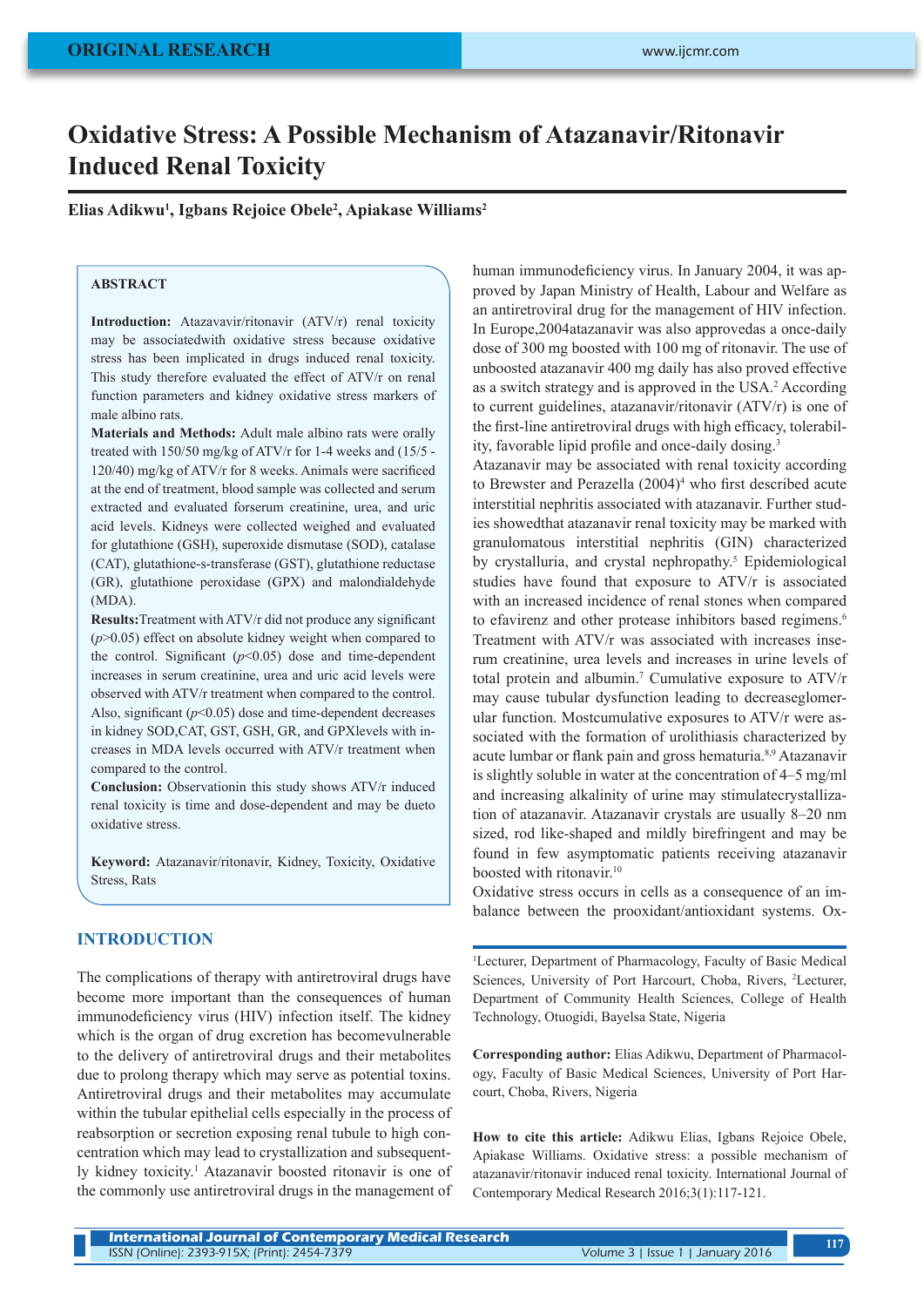idative stress has a critical role in the pathophysiology of renal toxicity and kidney disease. Oxidative stress can cause damage to kidney cellular macromolecules such as nucleic acids, proteins, and lipids. Damage to lipids produces lipid peroxidation products which could lead to a facile propagation of free radical reactions. Also, oxidative kidney damage could lead to downregulation in the activities of kidney antioxidants thereby subjecting the kidney to more oxidative damage.11 Some antiretroviral drugs have been implicated in oxidative kidney damage marked by mitochondria damage, generation of oxidative radicals, lipid peroxidation and down regulation of the activities of endogenous antioxidants.12 The use of ATV/rmay be associated with oxidative stress which has not been evaluated. This study therefore evaluated the dose and time-dependent effects of ATV/r on kidney oxidative stress markers of male albino rats. Also, effects on absolute kidney weight, and serum renal function parameters were evaluated.

# **MATERIALS AND METHODS**

**Drugs:** Atazanavir/ritonavir used for this study was manufactured by Myland laboratories India. Atazanavir/ritonavir powder was suspended in normal saline. All other chemicals used for this study were of analytical grade.

**Animals:** Fifty adult male albino rats of average weight 310  $±5$  g were used for this study. The animals were obtained from the animal house of the Department of Pharmacology and Toxicology, Madonna University, Elele, Rivers State. The animals were allowed to acclimatize for 14 days and had free access to food and water *ad libitum*.

**Drug Administration:** This study was divided into three sections; control, time-dependent and dose-dependent studies.

**Control:** Group A which served as the control group contained 10 animals which were divided into two sub groups A1 (placebo control) and A2 (Solvent control) of 5 animals each. Animals in sub group A1 were treated orally with water while animals in sub group A2 were treated orally with normal saline been the vehicle used for atazanavir/ ritonavir in this study.

**Time-Dependent Studies:** Group C contained 20 animals which were divided into 4 subgroups  $C1 - C4$  of five animals each. Animals in subgroups  $C1 - C4$  were treated orally with 150/50 mg/kg of ATV/r for 1- 4 weeks respectively.

**Dose -Dependent Studies:** Group D contained 20 animals which were divided into 4 subgroups  $D1 - D4$  of five animals each. Animals in subgroups D1 – D4 weretreated orally with 15/5 – 120/30 mg/kg of ATV/r respectively for 8 weeks.

**Collection of Sample:** Animals were sacrificed at the end of drug treatment with the aid of diethyl ether. Blood sample was collected through cardiac puncture and transferred into a sterile sample container. Blood sample was centrifuged at 1200 rmp for 15 minutes and serum collected for biochemical analysis. Animals were dissected kidneys were collected and weighed. The collected kidneys were washed in an ice cold 1.15% KCL solution. Kidneys were then homogenized with 0.1M phosphate buffer (pH 7.2). The resulting homogenate was centrifuge at 2500rmp speed for 15 minutes then it was removed from the centrifuge and the supernatant was decanted and stored at -20°C until analysis.

**Evaluation of Renal Function Parameters:** Serum creatinine urea and uric acid were evaluated as reported by Prabu et al., 2010.13

**Evaluation of Kidney Oxidative Stress Markers:**  Glutathione (GSH), Superoxide Dismutase (SOD) Catalase (CAT), Glutathione peroxidase, Glutathione S-transferase, and Glutathione reductase were evaluated as reported by Prabu et al., 2010 while Malondialdehyde (MDA) was evaluated as reported by Ahmed and Hassanein, 201314

# **STATISTICAL ANALYSIS**

Results are expressed as mean +SEM. Results were analyzed using one way analysis of variance (ANOVA) and statistical significance was set at *p*<0.05

### **RESULTS**

#### **Time-dependent Studies**

Treatment with ATV/r did not produce any significant (*p*>0.05) time-dependent effects on absolute kidney weight when compared to the control **(Table 1)**. Significant ( $p$ <0.05) and time-dependent increases in creatinine, urea and uric acidlevels were observed in ATV/r treated animals when compared to the control. Increases in serum creatinine levels were observed to represent41, 55,70 and 107% respectively at week 1-4. Also, time-dependent increases in serum urea levels were calculated to represent 38, 67, 89 and 121 % respectivelyat week 1-4 of treatment **(Table 2)**. Furthermore, significant  $(p<0.05)$  and time-dependent decreases in kidney SOD, GSH, CAT, GSH, GPX, and GST levels with increase in MDA level were observed in animals treated with 150/50 mg/kgof ATV/r for 1-4 weeks when compared to the control. Observed increases in kidney MDA levels represent 50, 88, 126 and 267 % respectively at week 1-4. Furthermore, decreases in kidney GPX (31, 53, 72 and 94%) and GST (41, 58, 80 and 96 %) respectively were observed in ATV/r treated animals for 1-4 weeks. Also, Kidney CAT levels were time-dependently decreased to  $27.1 \pm 0.03$ ,  $20.0 \pm 0.06$ ,  $18.1 \pm 0.05$ , and 14.3±0.01 respectively while GSH levels were also decreased to 3.40 $\pm$ 0.05, 3.00 $\pm$ 0.02, 2.51 $\pm$ 0.01 and 2.10  $\pm$ 0.01 respec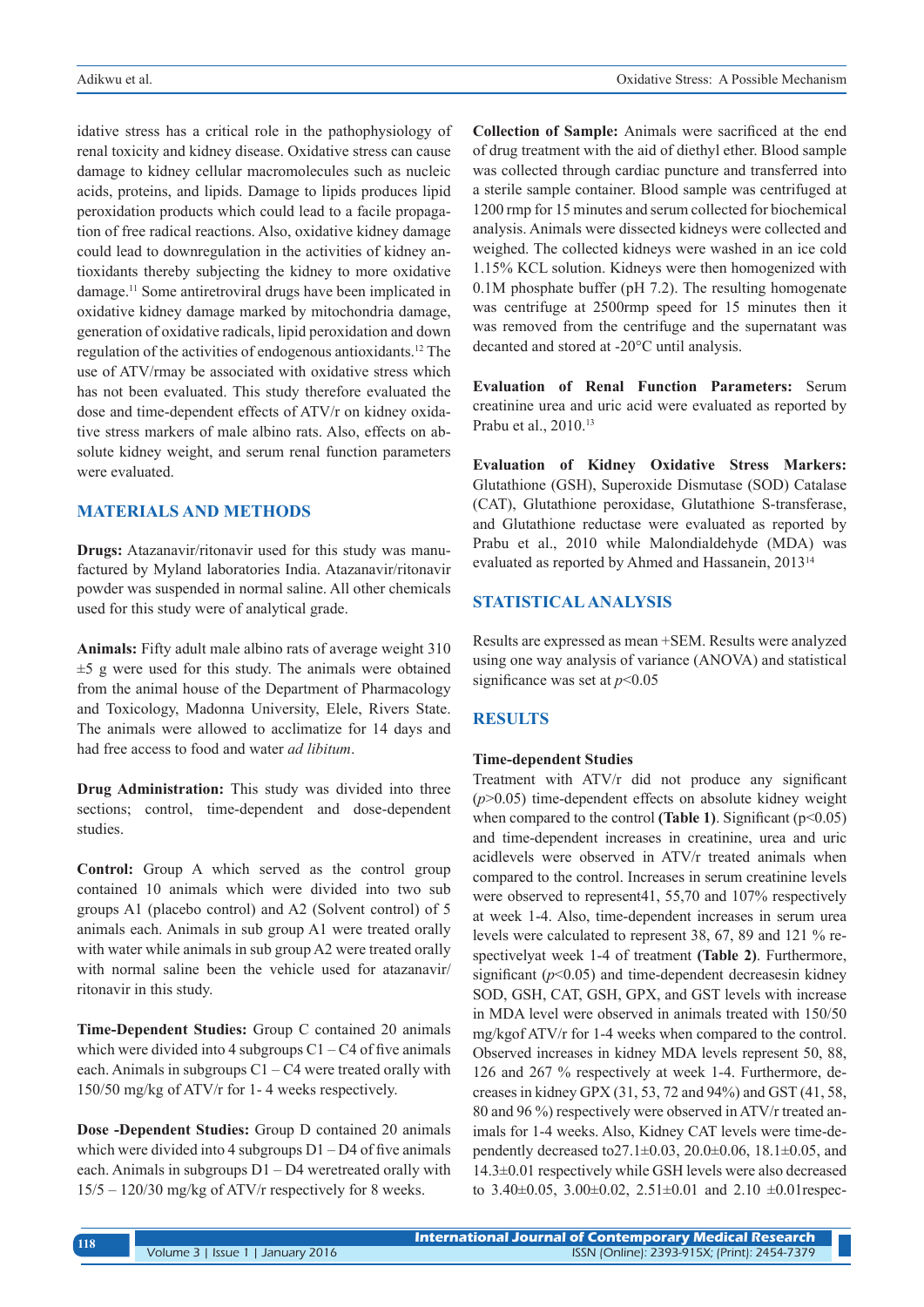tively after 1-4 weeks of ATV/r treatment **(Table 5).**

**Dose- Dependent Studies:** Treatment with ATV/r did not produce any significant (*p*>0.05)dose-dependent effects on kidney weight when compared to the control **(Table 1).**Treatment of animals with (15/5 - 120/40) mg/kg of ATV/r for 8 weeks dose-dependently  $(p<0.05)$  increased serum creatinine, urea and uric acid levels when compared to the control. Dose-dependent increases observed in serum creatinine levels represent 28, 53, 87 and 151 % while increases in serum urea levels represent 27, 50, 100 and 169 % respectively at week 8 **(Table 2).** Furthermore, dosedependent decreases in kidney SOD, GSH, CAT, GSP, GST and GR levels with increase in MDA level were observed in animals treated with (15/5-120/40) of ATV/r for 8 weeks when compared to the control. Observed dose-dependent decreases in kidney GSH levels represent 34, 44,64 and 80% while decreases in GR levels represent35, 49, 69 and 84 % respectively. Furthermore, GPX levels were dosedependently decreased to 6.33±0.01, 4.63±0.02, 2.97±0.04 and 0.41±0.04 while GST levels were decreased to 5.21.±0.01,  $2.70\pm0.01$ ,  $1.20\pm0.02$  and  $0.32\pm0.15$  respectively in animals treated with (15/5-120/40) ATV/r for 8 weeks **(Table 4).**

# **DISCUSSION**

This study did not observe any effect on absolute kidney weight in ATV/r treated animals. Serum uric acid, urea and creatinine levels were dose and time-dependently increased in ATV/r treated animals. Also, dose and time-dependent decreases were observed in kidney SOD, GSH, CAT, GSH, GPX, GR and GST levels with increase in MDA level in AT-V/r treated animals. Urea and creatinine are metabolic waste products that are freely filtered by the glomeruli of the kidneys. In most clinical and toxicological investigations, their serum concentrations are commonly used as surrogate markers of renal toxicity<sup>15,16</sup>, therefore increases observed in these serum parameters in ATV/r treated animals suggest signs of renal toxicity. This observation is consistent with some studies that were not time and dose-dependent.<sup>17,18</sup> Observed increases in these parameters maybe due to ATV/r induced kidney damage because studies have shown that damage to tissues and organs could result in the elevation of serum and tissue concentrations of specific biochemical parameters as a result of their release or secretions from the damaged tissues/ organs.19

Antioxidants are vital defense network that protect organs from free radicals induced oxidative damage. Super oxide dismutase scavenges superoxide anions while catalase catalyzes the dismutation of superoxide anion radicals to hydrogen peroxide which is degraded into a molecule of oxygen and water. Decreases observed in the levels of these antioxidants suggest signs of oxidative damage and can precipitate accumulation of superoxide anions leading to more kidney damage<sup>20,21</sup> Glutathione scavenges oxidative radicals, glutathione peroxidase reduces hydrogen peroxide and hy-

| Parameter                                                                                            | Control         | Duration of Treatment with 150/50 mg/kg of ATV/r |                   |                 |                 |  |
|------------------------------------------------------------------------------------------------------|-----------------|--------------------------------------------------|-------------------|-----------------|-----------------|--|
|                                                                                                      |                 | Week1                                            | Week <sub>2</sub> | Week 3          | Week4           |  |
| Kidney weight $(g)$                                                                                  | $0.77 \pm 0.03$ | $0.73 \pm 0.05$                                  | $0.72 \pm 0.07$   | $0.89 \pm 0.03$ | $0.85 \pm 0.02$ |  |
| Parameter                                                                                            | Control         | Dose (mg/kg) administered for 8 Weeks            |                   |                 |                 |  |
|                                                                                                      |                 | 15/5                                             | 30/10             | 60/20           | 120/40          |  |
| kidney weight (g)                                                                                    | $0.75 \pm 0.03$ | $0.70 \pm 0.01$                                  | $0.71 \pm 0.03$   | $0.89 \pm 0.03$ | $0.83 \pm 0.07$ |  |
| ATV/r: Atazanavir. Results are expressed as mean $\pm$ SEM.                                          |                 |                                                  |                   |                 |                 |  |
| Table-1: Effect of treatment with atazavavir/ritonavir on absolute kidney weight of male albino rats |                 |                                                  |                   |                 |                 |  |

| <b>Parameters</b>                                                                                                                        | Control         | Duration of Treatment with 150/50mg/kg of ATV/r |                  |                  |                  |  |
|------------------------------------------------------------------------------------------------------------------------------------------|-----------------|-------------------------------------------------|------------------|------------------|------------------|--|
|                                                                                                                                          |                 | Week1                                           | Week2            | Week 3           | Week4            |  |
| Urea                                                                                                                                     | $20.0 \pm 0.03$ | $28.2 \pm 1.00*$                                | $34.0\pm0.70*$   | $38.4 \pm 1.00*$ | $45.0 \pm 0.10*$ |  |
| Creatinine                                                                                                                               | $1.63 \pm 0.07$ | $2.30\pm0.01*$                                  | $2.53\pm0.02*$   | $2.78\pm0.01*$   | $3.39 \pm 1.06*$ |  |
| Uric acid                                                                                                                                | $1.52 \pm 0.03$ | $2.20\pm0.03*$                                  | $2.41 \pm 0.05*$ | $2.64 \pm 0.05*$ | $2.91 \pm 0.02*$ |  |
| Creatinine, Urea, Uric acid (mg/dl). Results are expressed as mean $\pm$ SEM, the superscript* means significant difference with respect |                 |                                                 |                  |                  |                  |  |
| to the control at $p<0.05$ (ANOVA)                                                                                                       |                 |                                                 |                  |                  |                  |  |
| Table-2: Time-dependent effects of treatment with 150/50 mg/kg of atazanavir/ritonavir on serum renal function parameters of male        |                 |                                                 |                  |                  |                  |  |
| albino rats                                                                                                                              |                 |                                                 |                  |                  |                  |  |
|                                                                                                                                          |                 |                                                 |                  |                  |                  |  |

| <b>Parameters</b>                                                                                                                                                                                                                                                                                                                                                                                                                                    | Control         | Duration of Treatment with ATV/r (mg/kg) |                  |                  |                |
|------------------------------------------------------------------------------------------------------------------------------------------------------------------------------------------------------------------------------------------------------------------------------------------------------------------------------------------------------------------------------------------------------------------------------------------------------|-----------------|------------------------------------------|------------------|------------------|----------------|
|                                                                                                                                                                                                                                                                                                                                                                                                                                                      |                 | 15/5                                     | 30/10            | 60/20            | 120/40         |
| Urea                                                                                                                                                                                                                                                                                                                                                                                                                                                 | $20.0 \pm 0.03$ | $25.9 \pm 0.10*$                         | $30.6 \pm 0.02*$ | $40.8 \pm 1.00*$ | $54.7\pm0.02*$ |
| Creatinine                                                                                                                                                                                                                                                                                                                                                                                                                                           | $1.63 \pm 0.07$ | $2.10\pm0.02*$                           | $2.50\pm0.02*$   | $3.06 \pm 0.05*$ | $4.10\pm0.04*$ |
| Uric acid                                                                                                                                                                                                                                                                                                                                                                                                                                            | $1.52 \pm 0.03$ | $1.98 \pm 0.05*$                         | $2.10\pm0.05*$   | $3.01 \pm 0.30*$ | $4.15\pm0.01*$ |
| Creatinine, Urea, Uric acid (mg/dl). Results are expressed as mean $\pm$ SEM, the superscript* means significant difference with respect                                                                                                                                                                                                                                                                                                             |                 |                                          |                  |                  |                |
| to the control at $p<0.05$ (ANOVA)                                                                                                                                                                                                                                                                                                                                                                                                                   |                 |                                          |                  |                  |                |
| $\cdots$<br>$\mathbf{r} = \mathbf{r} + \mathbf{r} + \mathbf{r} + \mathbf{r} + \mathbf{r} + \mathbf{r} + \mathbf{r} + \mathbf{r} + \mathbf{r} + \mathbf{r} + \mathbf{r} + \mathbf{r} + \mathbf{r} + \mathbf{r} + \mathbf{r} + \mathbf{r} + \mathbf{r} + \mathbf{r} + \mathbf{r} + \mathbf{r} + \mathbf{r} + \mathbf{r} + \mathbf{r} + \mathbf{r} + \mathbf{r} + \mathbf{r} + \mathbf{r} + \mathbf{r} + \mathbf{r} + \mathbf{r} + \mathbf$<br>$\cdots$ |                 |                                          |                  |                  |                |

**Table-3:** Dose-dependent effects of treatment with atazanavir/ritonavir on serum renal function parameters of male albino rats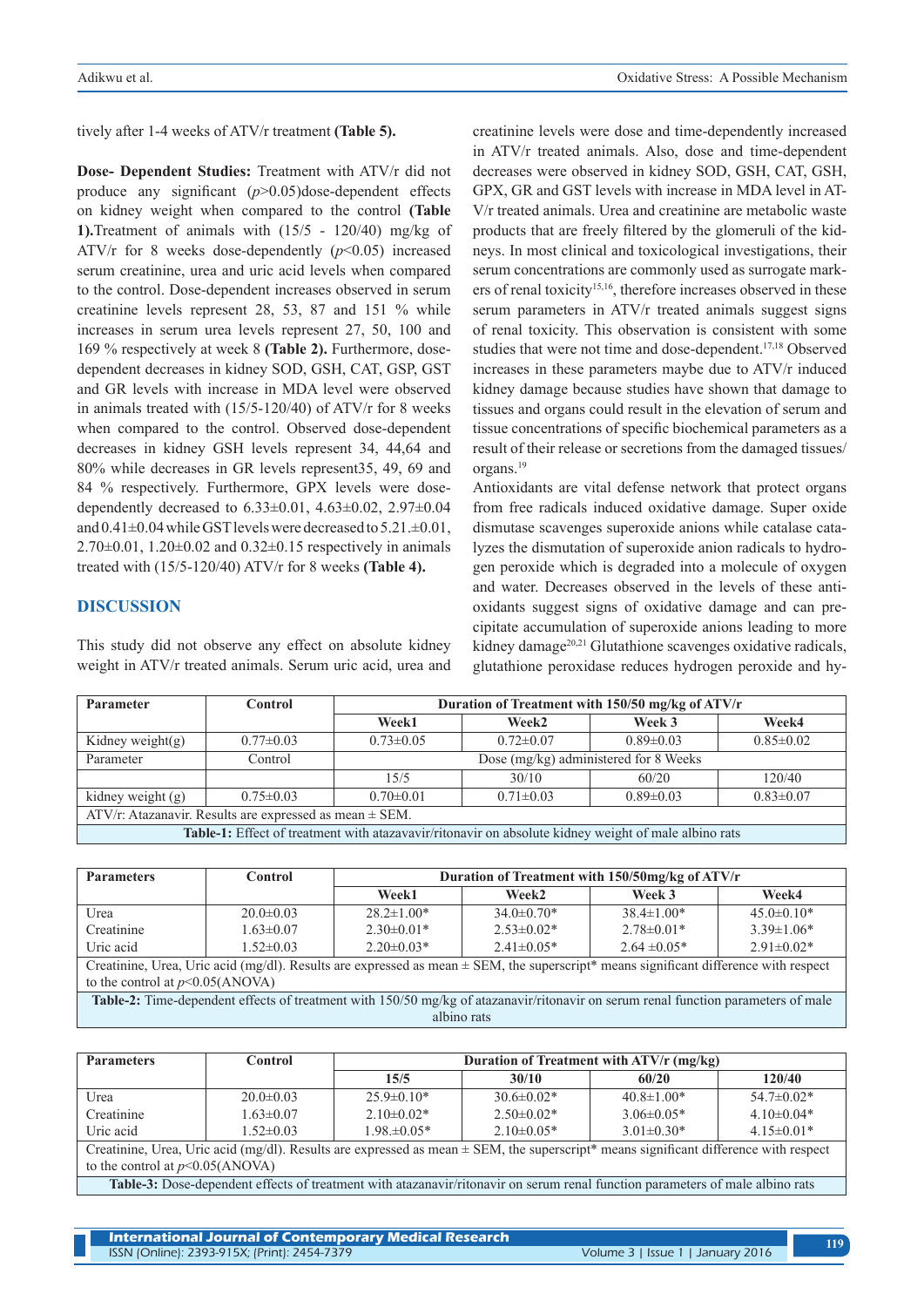| <b>Parameters</b> | Control         | Dose $(mg/kg)$   |                  |                  |                  |
|-------------------|-----------------|------------------|------------------|------------------|------------------|
|                   |                 | 15/5             | 30/10            | 60/20            | 120/40           |
| <b>MDA</b>        | $0.53 \pm 0.01$ | $0.70 \pm 0.02*$ | $0.91 \pm 0.04*$ | $1.30 \pm 0.07*$ | $2.00\pm0.01*$   |
| <b>GSH</b>        | $6.25 \pm 0.02$ | $4.07\pm0.07*$   | $3.50\pm0.01*$   | $2.21 \pm 0.05*$ | $1.21 \pm 0.03*$ |
| <b>SOD</b>        | $10.3 \pm 0.04$ | $7.02\pm0.05*$   | $5.73\pm0.06*$   | $3.64\pm0.01*$   | $1.61 \pm 0.02*$ |
| <b>CAT</b>        | $45.7 \pm 0.06$ | $35.3\pm0.01*$   | $26.2 \pm 0.02*$ | $17.4 \pm 0.05*$ | $10.1 \pm 0.03*$ |
| <b>GST</b>        | $7.50\pm0.02$   | $5.21 \pm 0.01*$ | $2.70\pm0.01*$   | $1.20 \pm 0.02*$ | $0.32\pm0.15*$   |
| <b>GPX</b>        | $9.21 \pm 0.06$ | $6.33\pm0.01*$   | $4.63\pm0.02*$   | $2.97\pm0.04*$   | $0.41 \pm 0.04*$ |
| <b>GR</b>         | $0.65 \pm 0.07$ | $0.42 \pm 0.13*$ | $0.33\pm2.10*$   | $0.20 \pm 0.05*$ | $0.10 \pm 0.04*$ |

MDA: Malondialdehyde, (nmol/mg protein), GSH: Glutathione, CAT: Catalase, SOD: Superoxide dismutase (Unit/mg protein), GST: Glutathione-s-transferase (μmol/min mg protein) GR: Glutathione reductase (nmol/min mg protein), GSP: Glutathione peroxidase (μg/min mg protein). Results are expressed as mean ± SEM, the superscript (\*) means significant difference with respect to the control at *p*<0.05(ANOVA)

**Table-4:** Dose–dependent effects of treatment with atazanavir/ritonavir on kidney oxidative stress markers of male albino rats

| <b>Parameter</b>                                                                                                                              | Control         | Duration of Treatment with 150/50mg/kg of ATV/r |                  |                  |                   |
|-----------------------------------------------------------------------------------------------------------------------------------------------|-----------------|-------------------------------------------------|------------------|------------------|-------------------|
|                                                                                                                                               |                 | Week1                                           | Week2            | Week 3           | Week4             |
| <b>MDA</b>                                                                                                                                    | $0.53 \pm 0.01$ | $0.80 \pm 0.01*$                                | $1.00 \pm 0.05*$ | $1.20 \pm 0.02*$ | $1.42 \pm 0.07*$  |
| <b>GSH</b>                                                                                                                                    | $6.25 \pm 0.02$ | $3.40\pm0.05*$                                  | $3.00 \pm 0.02*$ | $2.51 \pm 0.01*$ | $2.10\pm0.01*$    |
| SOD.                                                                                                                                          | $10.3 \pm 0.04$ | $6.10 \pm 0.07*$                                | $4.54\pm0.02*$   | $4.00 \pm 0.03*$ | $3.12 \pm 0.02^*$ |
| <b>CAT</b>                                                                                                                                    | $45.7 \pm 0.06$ | $27.1 \pm 0.03*$                                | $20.0\pm0.06*$   | $18.1 \pm 0.05*$ | $14.3 \pm 0.01*$  |
| <b>GST</b>                                                                                                                                    | $7.50 \pm 0.02$ | $4.40\pm0.00*$                                  | $3.10\pm0.01*$   | $1.50 \pm 1.32*$ | $0.30 \pm 0.05*$  |
| <b>GPX</b>                                                                                                                                    | $9.21 \pm 0.06$ | $6.30\pm0.04*$                                  | $4.30\pm0.02*$   | $2.50 \pm 1.04*$ | $0.55 \pm 0.08*$  |
| <b>GR</b>                                                                                                                                     | $0.65 \pm 0.07$ | $0.35 \pm 0.03*$                                | $0.28 \pm 0.07*$ | $0.25 \pm 0.25*$ | $0.20 \pm 0.04*$  |
| MDA: Malondialdehyde, (nmol/mg protein) GSH: Glutathione, CAT: Catalase, SOD: Superoxide dismutase. (Unit/mg protein) GST:                    |                 |                                                 |                  |                  |                   |
| Glutathione-s-transferase (µmol/min mg protein) GR: Glutathione reductase (nmol/min mg protein), GSP: Glutathione peroxidase                  |                 |                                                 |                  |                  |                   |
| ( $\mu$ g/min mg protein). Results are expressed as mean $\pm$ SEM, the superscript* means significant difference with respect to the control |                 |                                                 |                  |                  |                   |

at *p*<0.05(ANOVA)

**Table-5:** Time-dependent effects of treatment with atazanavir/ritonavir on kidney oxidative markers of male albino rats

droperoxide while glutathione-s- transferase conjugates xenobiotic electrophilic substances with GSH to form the corresponding GSH-S-conjugate. Decreases in glutathione peroxidase and glutathione levels observed in ATV/r treated animals suggest signs of oxidative kidney damage through free radical production.22,23 Malondialdehyde (MDA) is one of the final products of polyunsaturated fatty acids peroxidation in cells. It is a known marker of oxidative stress and antioxidant status24; hence increase in malondialdehyde level observed in the kidneys of ATV/r treated animals is a sign of lipid peroxidation. Observations in this study maybe due to the ability of ATV/r to accumulate and form crystals in the kidney stimulating renal mitochondria damage leading to the release of oxidative radicals.25 The release of oxidative radicals might have stimulated damage to lipids, membranes, proteins, and DNA in the kidney<sup>26</sup>

Furthermore, ATV/r combination is an antiretroviral agent and studies have shown that antiretroviral agents induced kidney injury can occur through three pathways. The over-expression or competitive inhibition of transport pumps which could lead to tubular cell toxicity, the activation of the mitogen-activated protein kinase pathway which can affect barrier function in renal epithelial cell cascade and the induction of oxidative stress which could damage mitochondria, disrupting fatty-acid oxidation, and energy production.<sup>27,28</sup> Available studies suggest the involvement of oxidative stress as one of the postulated mechanisms in the pathogenesis of drug induced nephrotoxicity. Oxidative stress can induce dysfunction of cell membrane permeability and loss of functional integrity of the kidney.<sup>29</sup> Oxidative stress can promote the formation of a variety of vasoactive mediators that can affect renal function directly by initiating renal vasoconstriction or decreasing the glomerular capillary ultra filtration coefficient; and thus reducing glomerular filtration rate.30 Considering observations in this study, ATV/r induced renal toxicity may involve oxidative stress as one of the possible mechanisms. Oxidative stress involves the generation of free radicals; hence the ability of ATV/r to generate free radicals in the kidney may be evaluated to further buttress the involvement of oxidative stress in ATV/r induced renal toxicity.

# **CONCLUSION**

In this study, treatment with ATV/r produced dose and time-dependent increases in renal function parameters, kidney malondialdehyde and decreases in antioxidants. This shows ATV/r induced renal toxicity is dose and time-dependent and may be associated with oxidative stress as one of the possible mechanisms. The use of ATV/r is still safe because higher doses were used for this study.

#### **REFERENCES**

1. Ryom L, A. Mocroft O. Kirk, et al. Association between